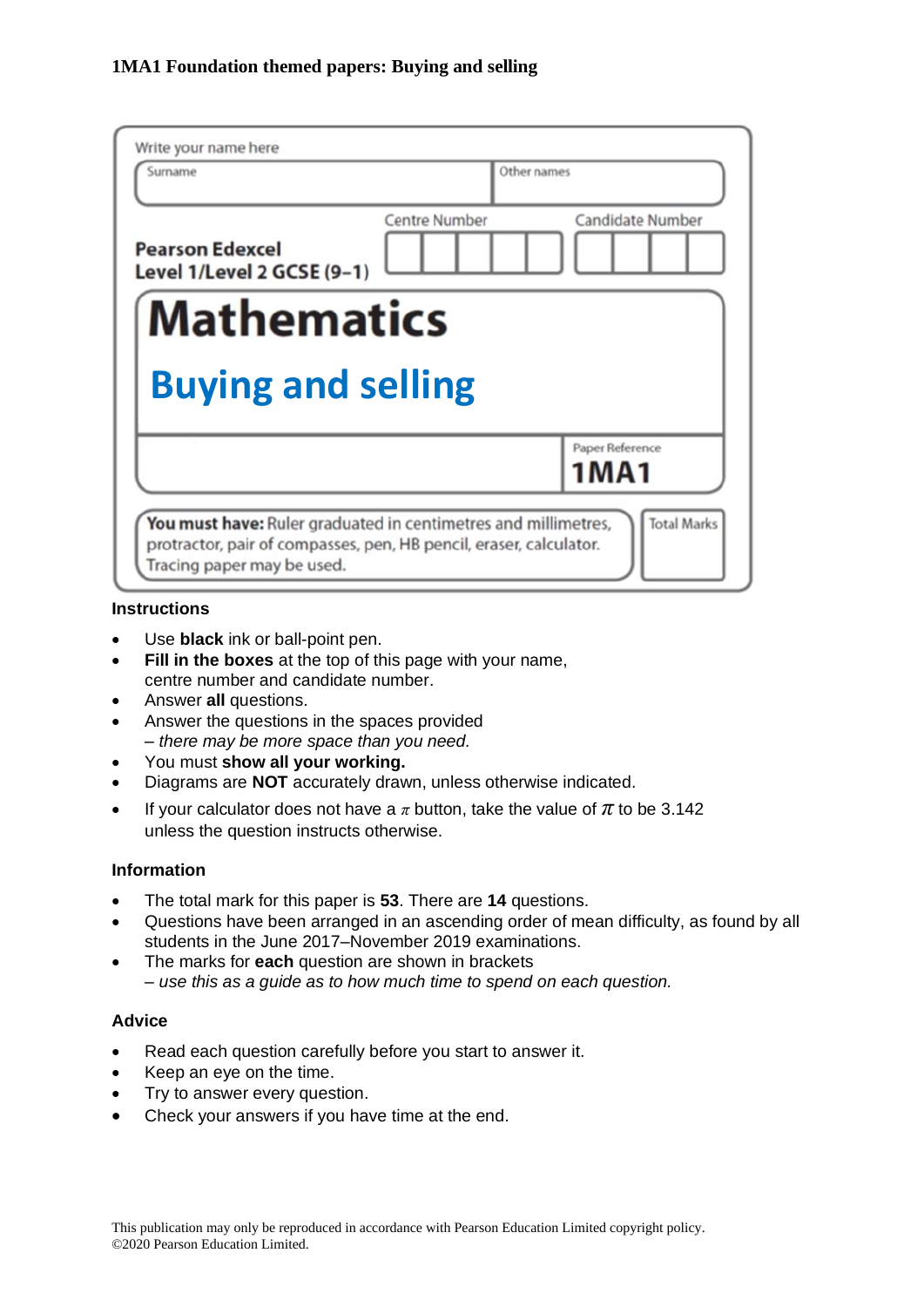**1** 2 pens cost £2.38 5 folders cost £5.60

> Ben wants to buy 20 pens and 20 folders. He only has £50

Does Ben have enough money to buy 20 pens and 20 folders? You must show how you get your answer.

**(Total for Question 1 is 4 marks)**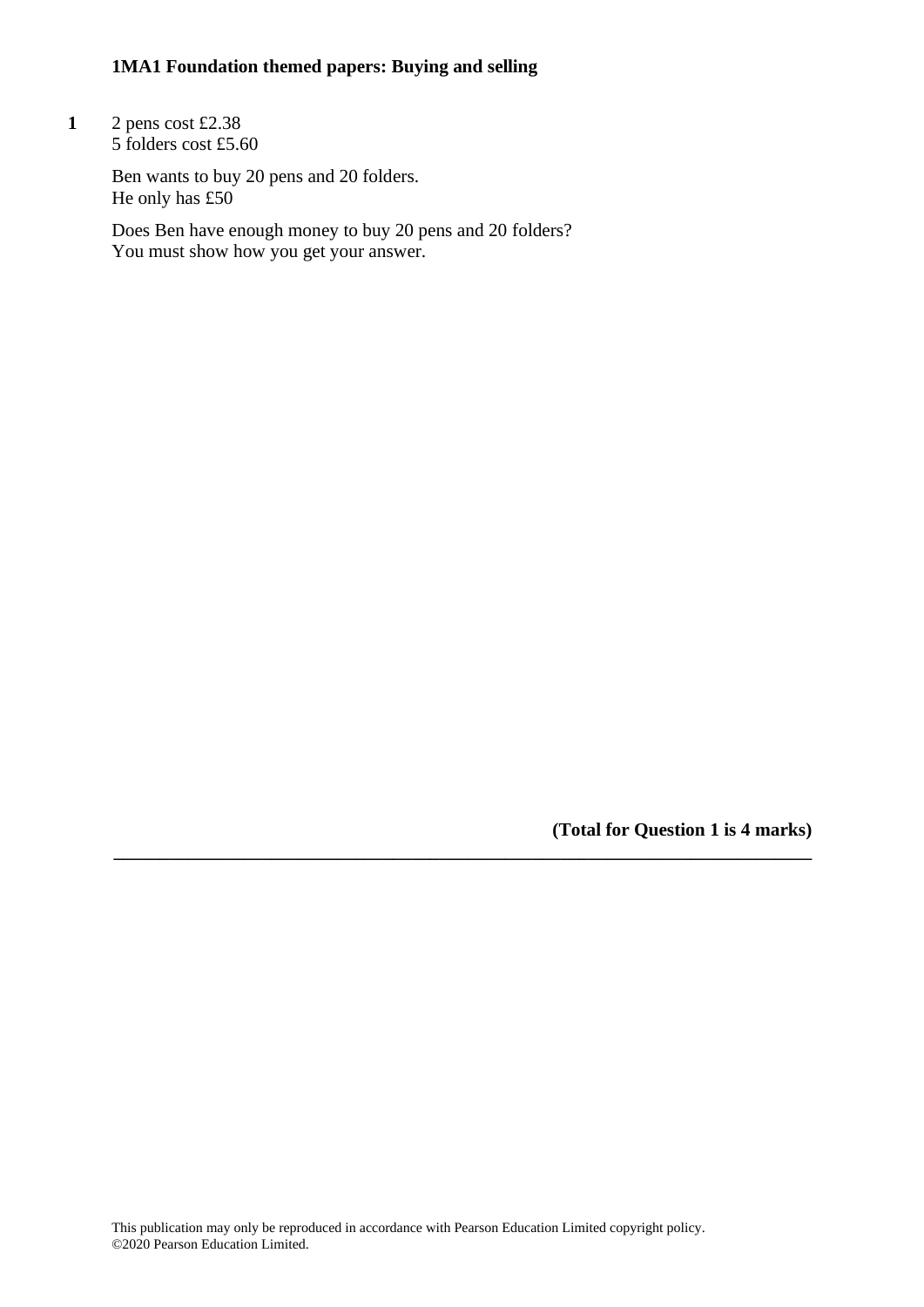#### **2** Annie sold

45 books at £1.20 each 34 candles at £1.50 each some calendars at 90p each

She got a total of £150

Work out how many calendars Annie sold.

.......................................................

**(Total for Question 2 is 4 marks)**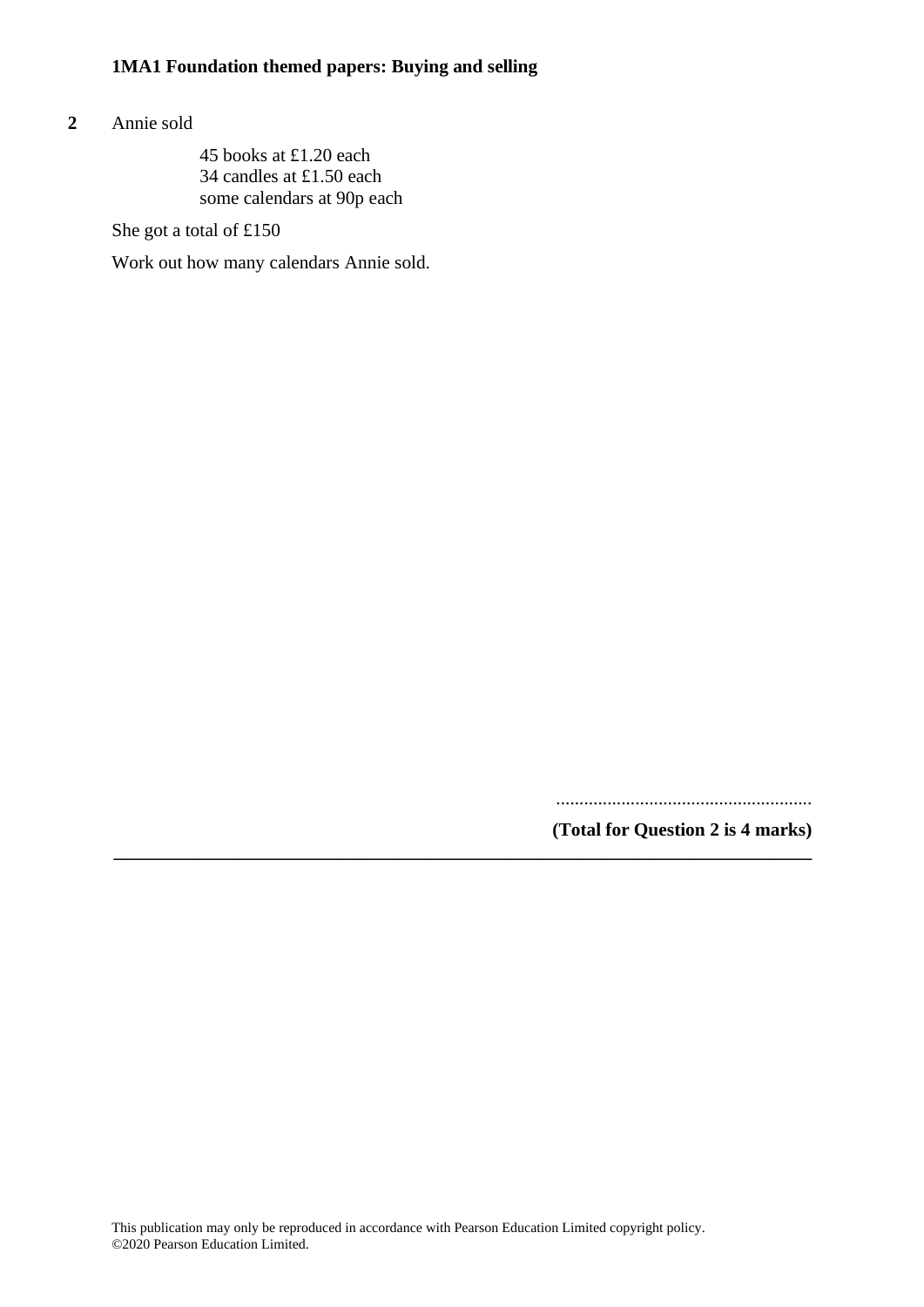**3** Neil buys 30 pens, 30 pencils, 30 rulers and 30 pencil cases.

| <b>Price list</b> |                      |
|-------------------|----------------------|
| pens              | $6$ for $82p$        |
| pencils           | 15 for $45p$         |
| rulers            | 10 for £1.25         |
| pencil cases      | 37 <sub>p</sub> each |

What is the total amount of money Neil spends?

£......................................................

(**Total for Question 3 is 5 marks**)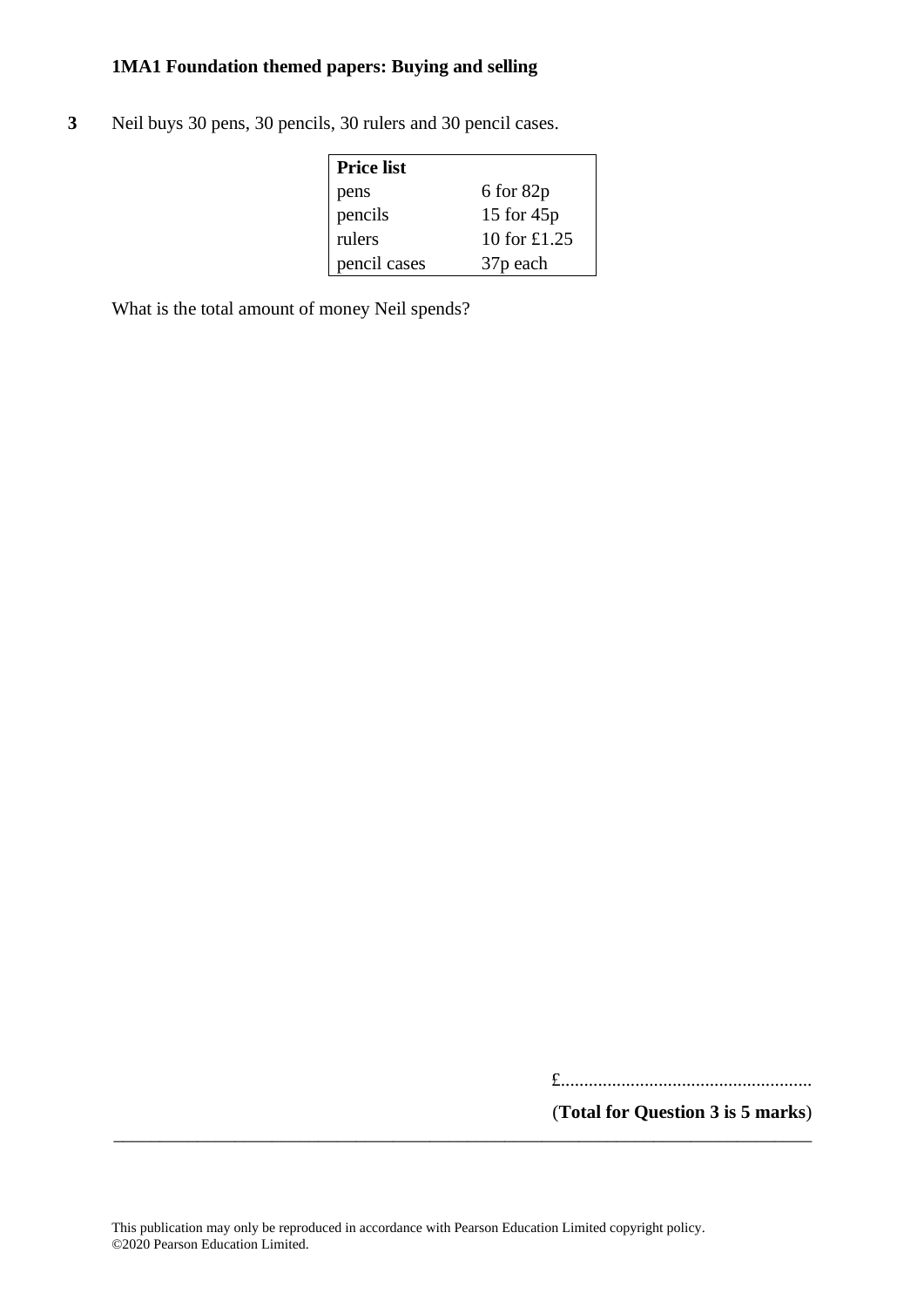- **4** Dylan buys 13 bicycle lights for £7.50 each. He pays with five £20 notes.
	- (*a*) How much change should Dylan get?

£....................................................... **(3)**

The normal price of a bicycle is £120

In a sale, there is  $\frac{1}{5}$  $\frac{1}{5}$  off the normal price of the bicycle.

(*b*) Work out the price of the bicycle in the sale.

£.......................................................

**(2)** (**Total for Question 4 is 5 marks**)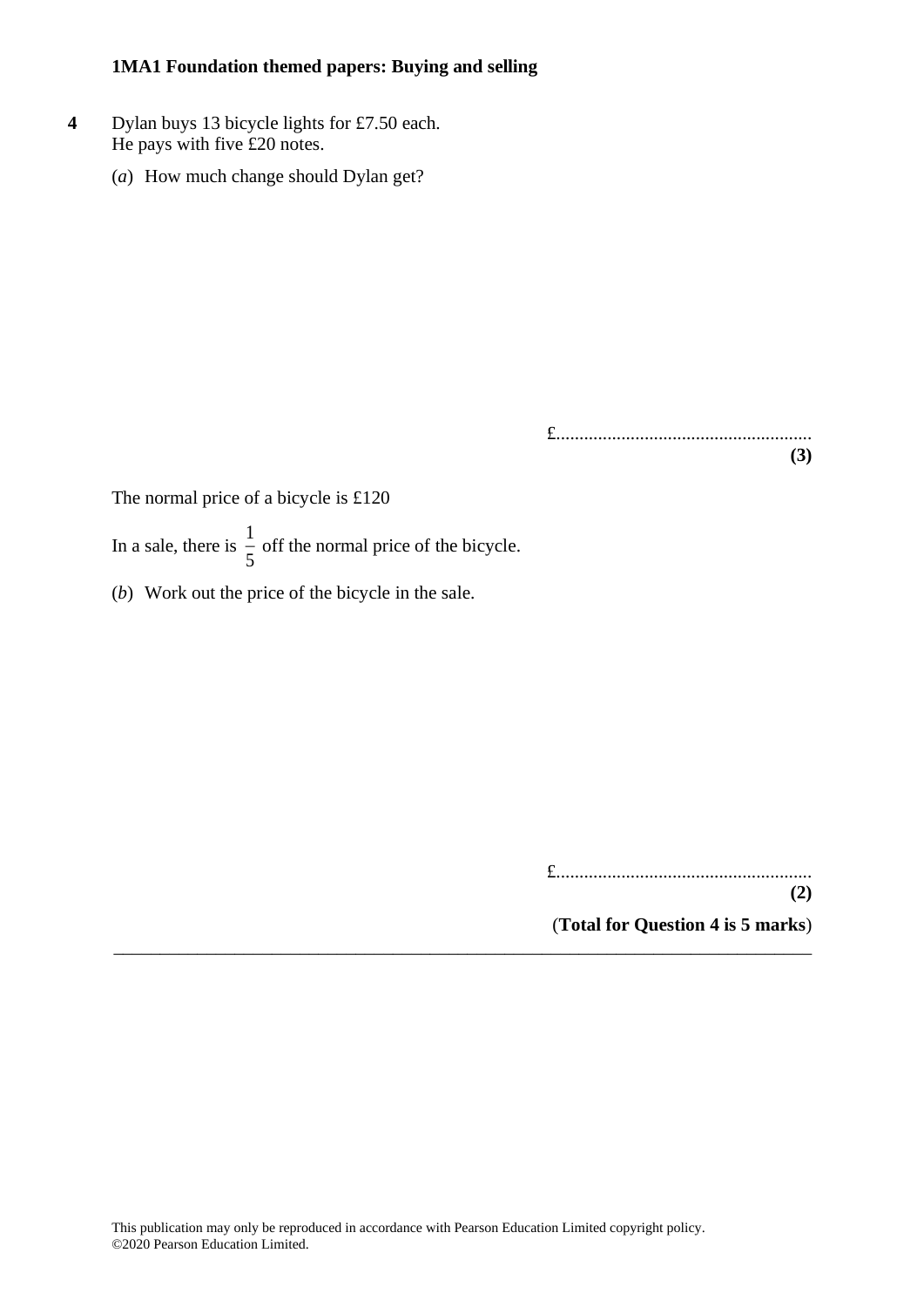**5** Packs of batteries cost £2.85 each. Ben has £45 to spend on batteries.

> Ben buys as many packs of batteries as he can. Work out how much change he should get from £45

> > £ .......................................................

**(Total for Question 5 is 3 marks)**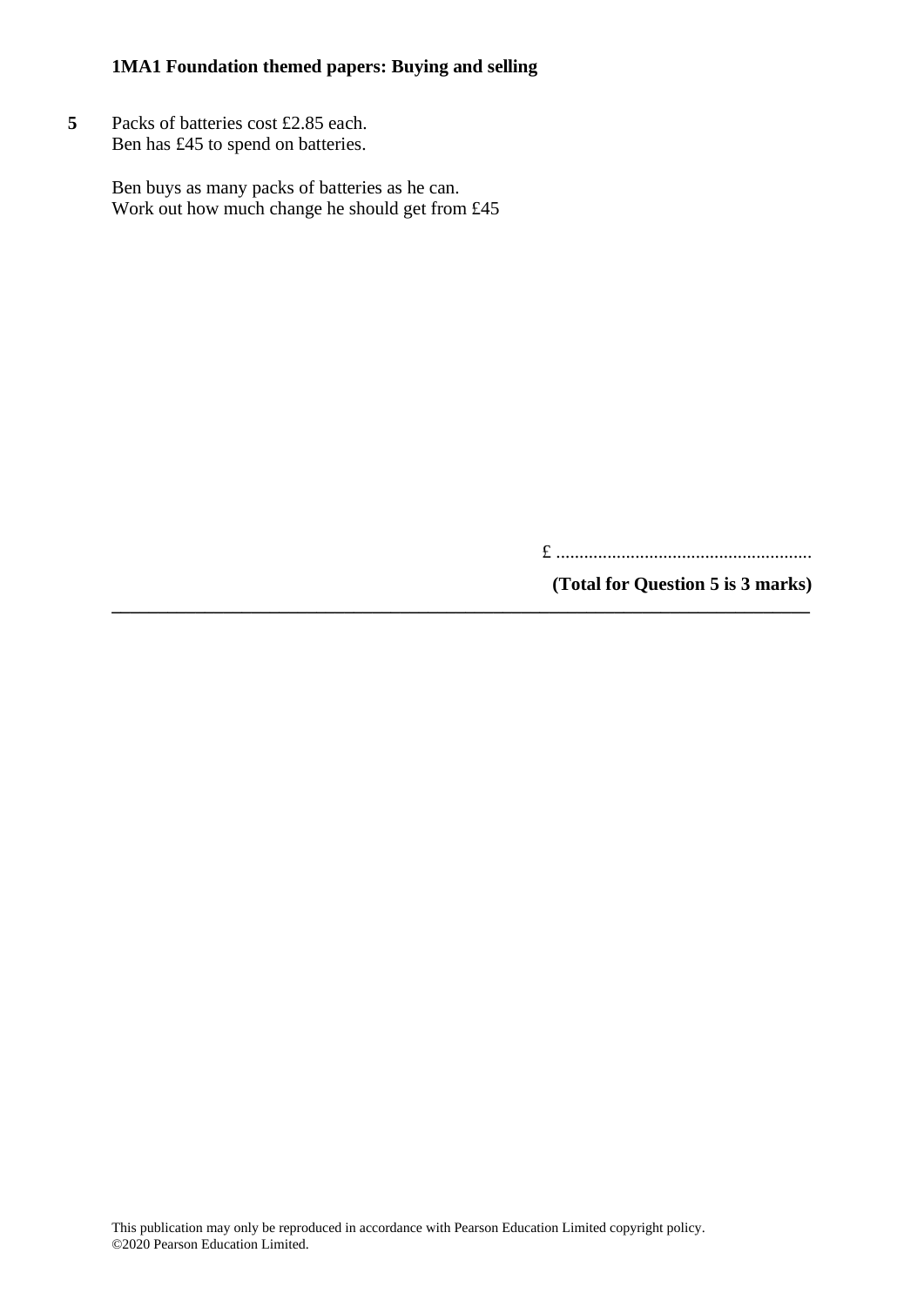

Denise already has 102 pen sets. She will need to buy more pen sets. Each pen set costs 89 pence.

(a) Work out an estimate for the total cost of the pen sets Denise needs to buy.

|                                                                                                  | (3) |
|--------------------------------------------------------------------------------------------------|-----|
| (b) Is your answer to (a) an underestimate or an overestimate?<br>Give a reason for your answer. |     |
|                                                                                                  | (1) |
|                                                                                                  |     |
| (Total for Question 6 is 4 marks)                                                                |     |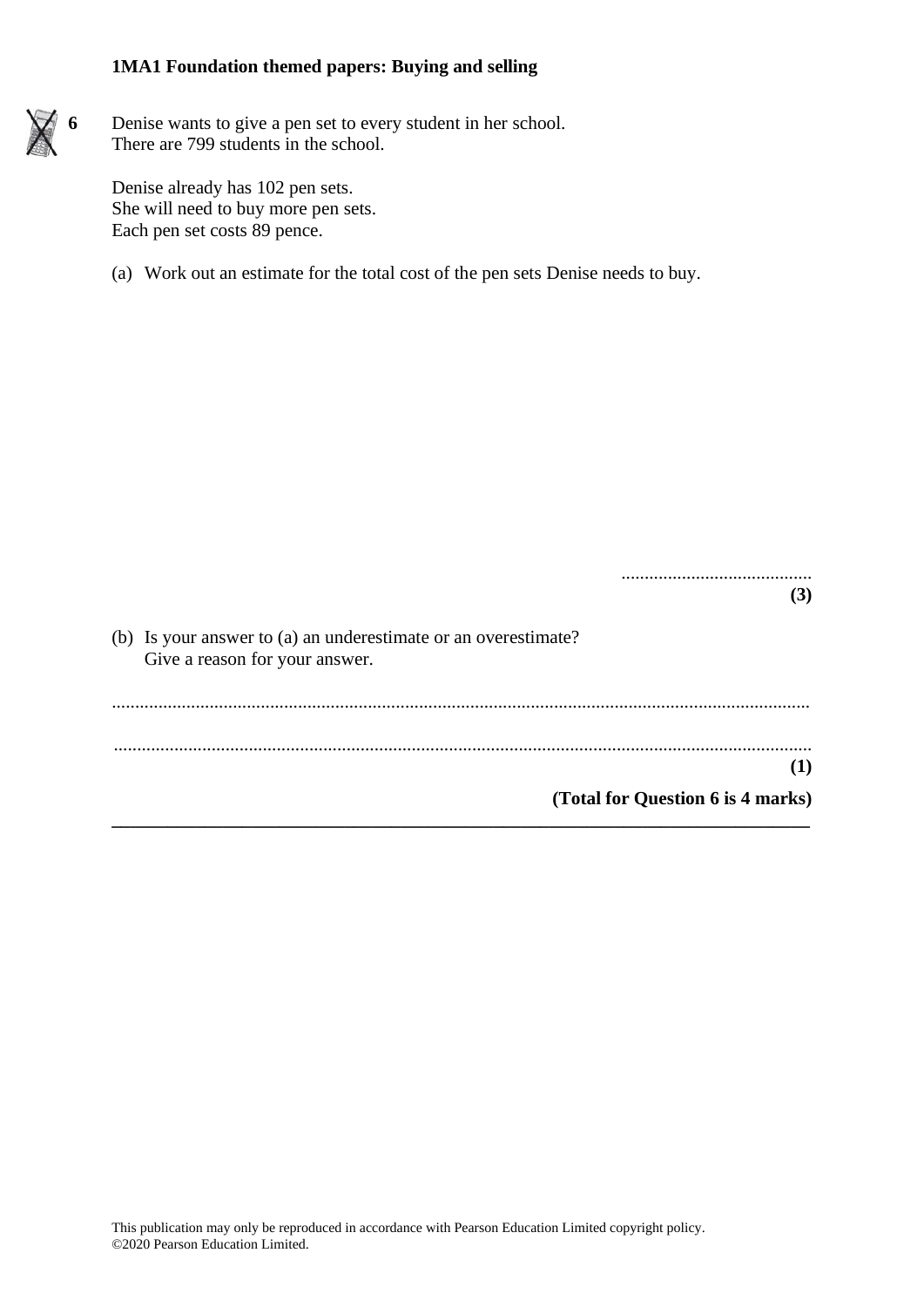**7** Trevor buys a boat. The cost of the boat is £14 200 plus VAT at 20%

> Trevor pays a deposit of £5000 He pays the rest of the cost in 10 equal payments.

> Work out the amount of each of the 10 payments.

£ .......................................................

**(Total for Question 7 is 4 marks)**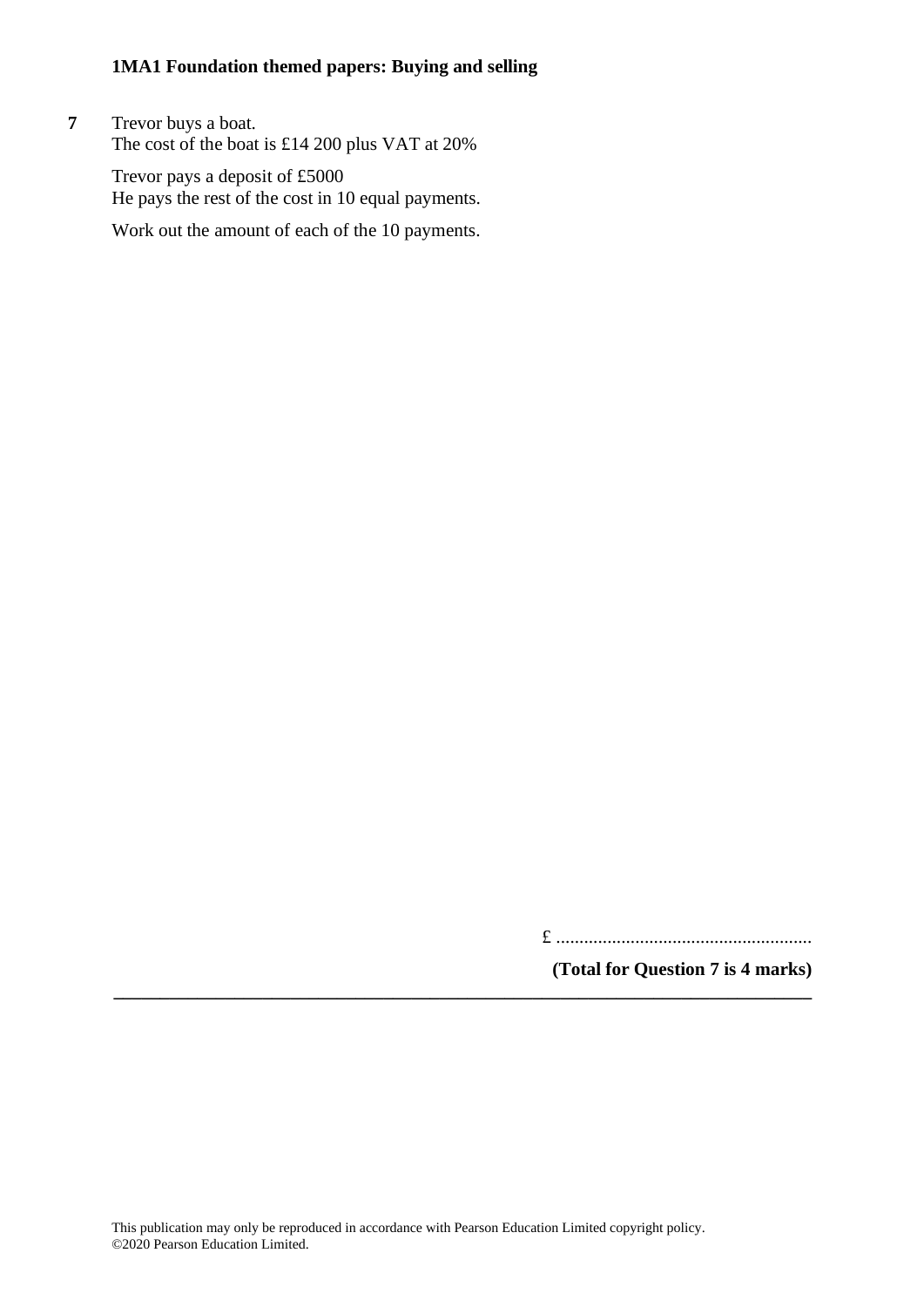**8**

| Cafe Price List |     |  |
|-----------------|-----|--|
| tea             | 65p |  |
| coffee          | 79p |  |
| hot chocolate   | 84p |  |

Dylan and some friends went to the cafe.

Dylan bought himself a cup of tea. He bought each of his friends a cup of coffee.

He paid with a £10 note. He got £4.61 change.

How many friends were with Dylan at the cafe?

.......................................................

**(Total for Question 8 is 4 marks)**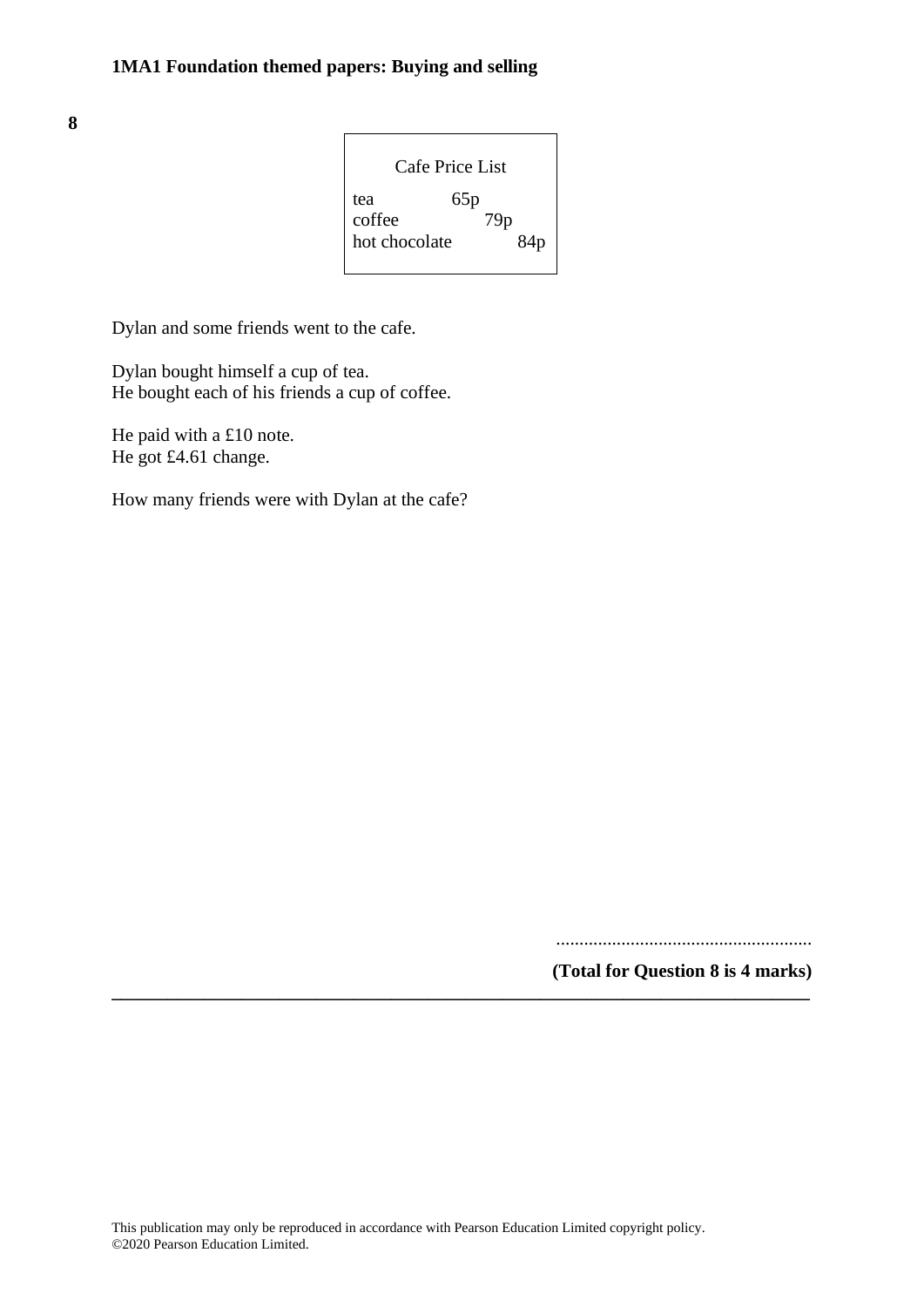

**9** Berenika wants to buy 35 T-shirts.

Each T-shirt costs £5.80. Berenika does the calculation  $40 \times 6 = 240$  to estimate the cost of 35 T-shirts.

(*a*) Explain how Berenika's calculation shows the actual cost will be less than £240.

...................................................................................................................................................... ...................................................................................................................................................... **(1)**

There is a special offer.

T-shirts £5.80 each.

Buy 30 or more T-shirts. Get 10% off the total cost.

(*b*) Work out the actual cost of buying 35 T-shirts using the special offer.

£.......................................................

**(4)**

**(Total for Question 9 is 5 marks)**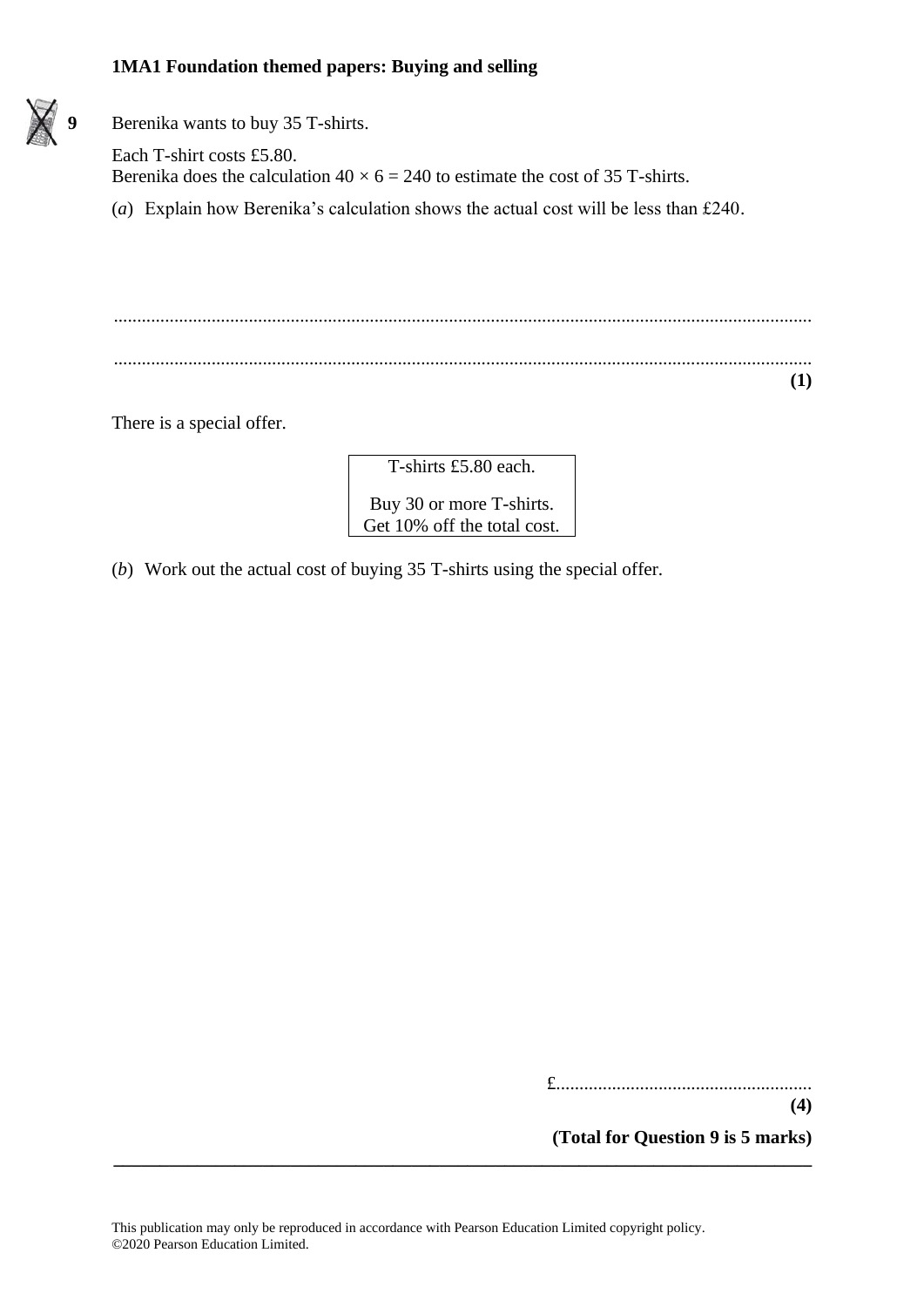**10** Franco buys a house for £146 500 He sells the house for £158 220

Calculate the percentage profit Franco makes.

.......................................................%

**(Total for Question 10 is 3 marks)**

**11** Cups are sold in packs and in boxes.

There are 12 cups in each pack. There are 18 cups in each box.

Alison buys *p* packs of cups and *b* boxes of cups.

Write down an expression, in terms of *p* and *b*, for the total number of cups Alison buys.

**\_\_\_\_\_\_\_\_\_\_\_\_\_\_\_\_\_\_\_\_\_\_\_\_\_\_\_\_\_\_\_\_\_\_\_\_\_\_\_\_\_\_\_\_\_\_\_\_\_\_\_\_\_\_\_\_\_\_\_\_\_\_\_\_\_\_\_\_\_\_\_\_\_\_\_**

.......................................................

**(Total for Question 11 is 2 marks)**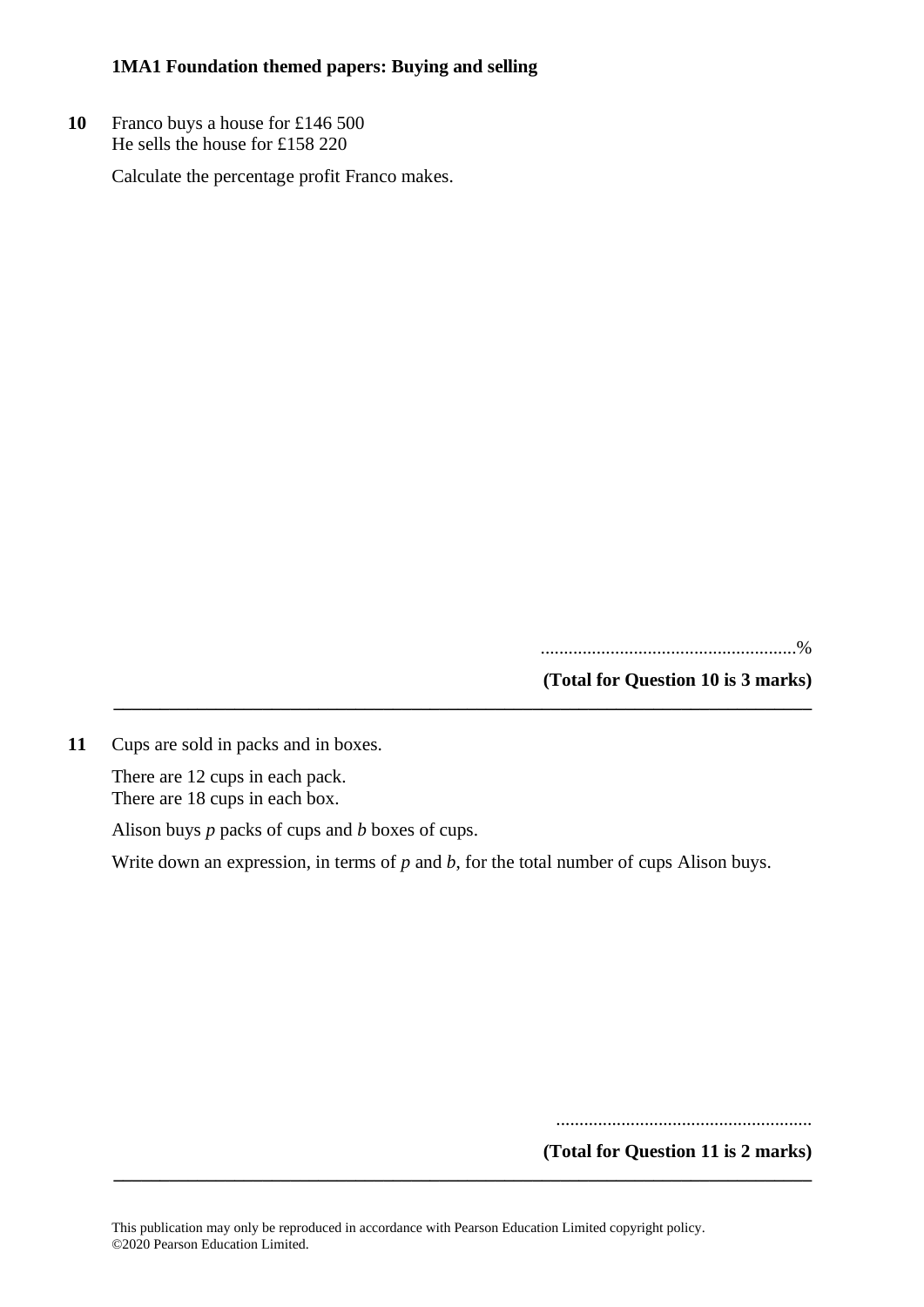**12** Raya buys a van for £8500 plus VAT at 20%

Raya pays a deposit for the van. She then pays the rest of the cost in 12 equal payments of £531.25 each month.

Find the ratio of the deposit Raya pays to the total of the 12 equal payments. Give your answer in its simplest form.

......................................................

(**Total for Question 12 is 5 marks**) **\_\_\_\_\_\_\_\_\_\_\_\_\_\_\_\_\_\_\_\_\_\_\_\_\_\_\_\_\_\_\_\_\_\_\_\_\_\_\_\_\_\_\_\_\_\_\_\_\_\_\_\_\_\_\_\_\_\_\_\_\_\_\_\_\_\_\_\_\_\_\_\_\_\_\_**